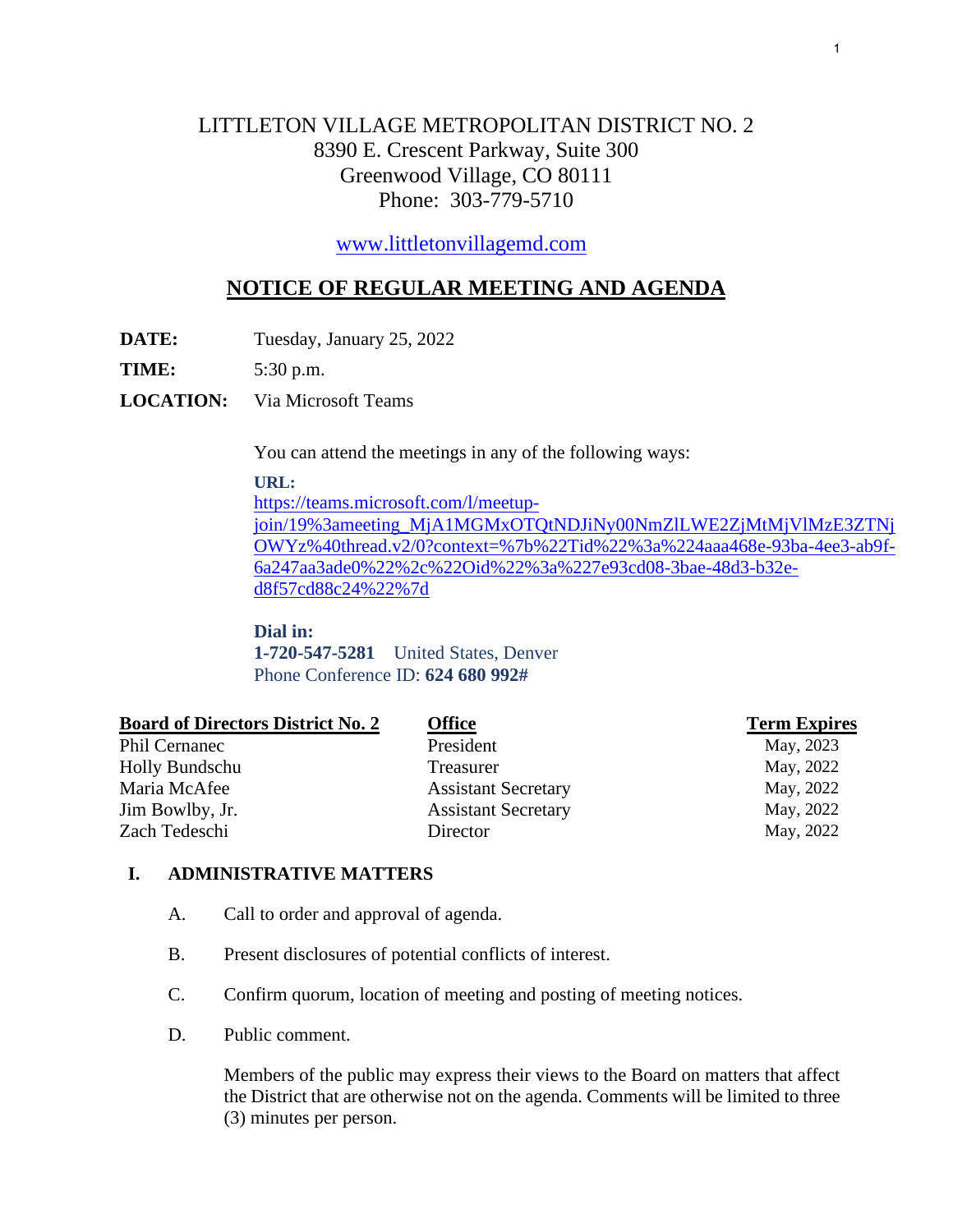#### **II. CONSENT AGENDA**

- A. [Review and consider approval of minutes from the August 19, August 20,](#page--1-0) September 27 and November 2, 2021 Board Meetings (enclosed).
- B. [Ratify and approve Interim Claims \(enclosed\).](#page--1-0)
- C. Review and consider acceptance of [September 30, 2021 Financial Statements](#page--1-0) and Cash Position Report (enclosed).

#### **III. FINANCIAL MATTERS**

- A. Discuss 2022 Budget regarding status and modifications to landscaping, snow removal and other items.
- B. Other.

#### **IV. MANAGER MATTERS**

- A. [Review January 2022 BrightView Landscape Report \(enclosed\).](#page--1-0)
- B. Other.

#### **V. LEGAL MATTERS**

- A. Review and [consider approval of proposals from covenant enforcement law firms](#page--1-0) (enclosed).
- B. [Review and consider approval of Annual Administrative Resolution \(enclosed\).](#page--1-0)
- C. [Review and consider approval of Resolution Determining Not to Provide Worker's](#page--1-0) Compensation Insurance Coverage for Uncompensated Directors (enclosed).
- D. Review and consider approval of Amended and Restated Resolution Calling the [2022 Regular District Election and Appointing a DEO \(enclosed\).](#page--1-0)
- E. Review and consider approval [and ratification of Xcel Energy](#page--1-0) Utility Easement (enclosed).

#### **VI. DIRECTOR MATTERS**

- A. Discuss basketball hoop restrictions and potential basketball court construction.
- B. Discuss playground mulch renewal.
- C. Discuss Board community communications.
- D. Discuss Murphy USA gas station proposal and consider letter to City of Littleton.